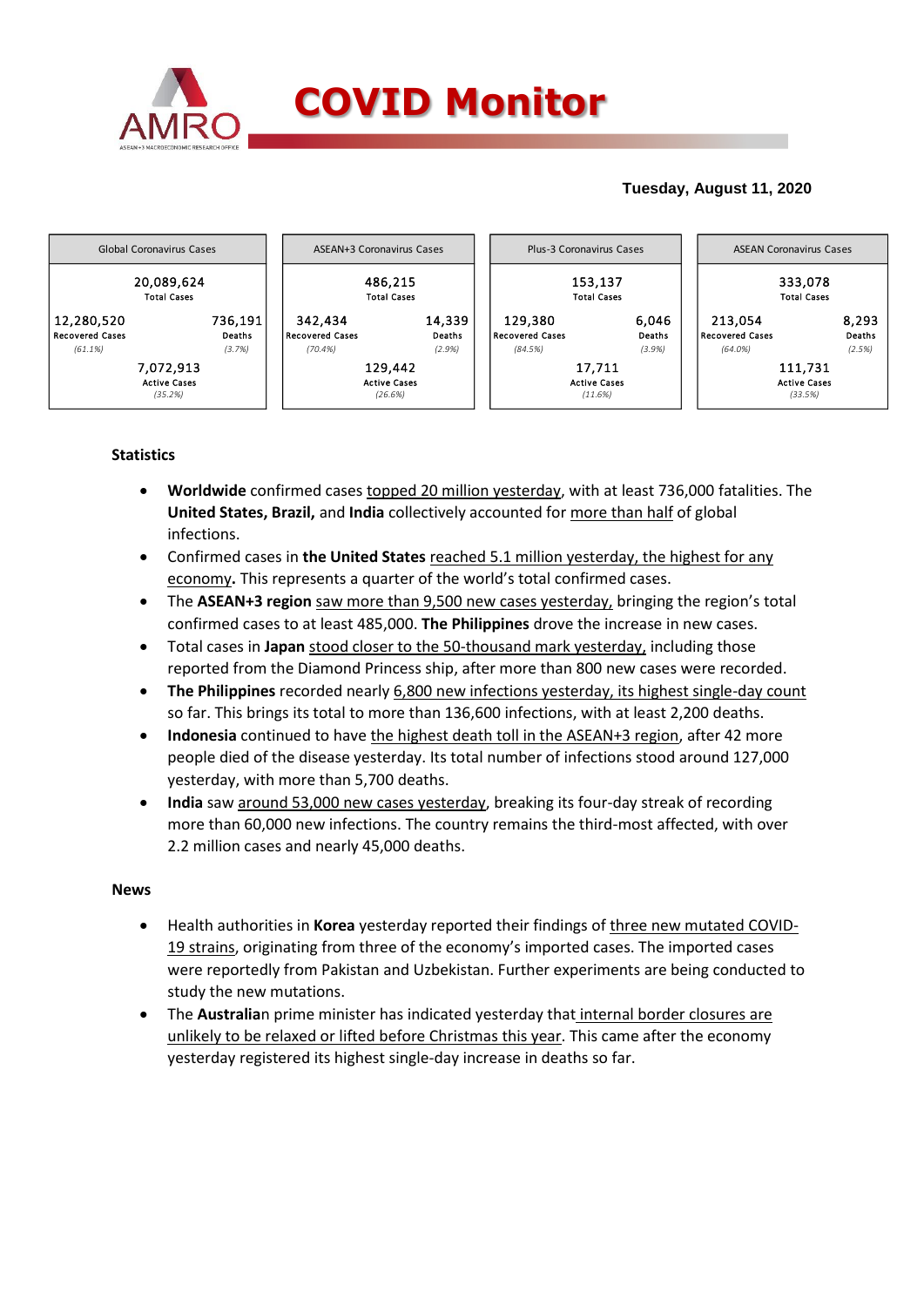

### Overview of Confirmed COVID-19 Cases

| Economy              | Total<br>Cases | Cases per 1M<br>Population | <b>New</b><br>Cases | <b>New Cases</b><br>per 1M Pop. | <b>New Cases</b><br>$(7-day avg)^1$ | <b>ANew</b><br>Cases    | ∆% New<br>Cases          | Total<br><b>Deaths</b> | <b>New</b><br><b>Deaths</b> | <b>Fatality</b><br>Rate (%) | Total<br>Recovered | Recovery<br>Rate $(%)2$  | <b>Active</b><br>Cases |
|----------------------|----------------|----------------------------|---------------------|---------------------------------|-------------------------------------|-------------------------|--------------------------|------------------------|-----------------------------|-----------------------------|--------------------|--------------------------|------------------------|
| Global               | 20,089,624     |                            | 227,941             |                                 |                                     | 3,764                   | $1.1$                    | 736,191                | 4,865                       | 3.7                         | 12,280,520         | 61.1                     | 7,072,913              |
| ASEAN+3              | 486,215        |                            | 9,599               |                                 |                                     | 2,911                   | 2.0                      | 14,339                 | 76                          | 2.9                         | 342,434            | 70.4                     | 129,442                |
| Plus-3               | 153,137        |                            | 982                 |                                 |                                     | $-561$                  | 0.6                      | 6,046                  | 8                           | 3.9                         | 129,380            | 84.5                     | 17,711                 |
| <b>ASEAN</b>         | 333,078        |                            | 8,617               |                                 |                                     | 3,472                   | 2.7                      | 8,293                  | 68                          | 2.5                         | 213,054            | 64.0                     | 111,731                |
|                      |                |                            |                     |                                 |                                     |                         |                          |                        |                             |                             |                    |                          |                        |
| China                | 84,712         | 60                         | 44                  | 0.0                             |                                     | 41                      | 0.1                      | 4,634                  | $\mathsf 0$                 | 5.5                         | 79,284             | 93.6                     | 794                    |
| Hong Kong, China     | 4,148          | 543                        | 69                  | 9.0                             |                                     | $-3$                    | 1.7                      | 55                     | $\overline{3}$              | 1.3                         | 2,917              | 70.3                     | 1,176                  |
| Japan                | 49,617         | 395                        | 835                 | 6.6                             |                                     | $-605$                  | 1.7                      | 1,052                  | 5                           | 2.1                         | 33,450             | 67.4                     | 15,115                 |
| Korea                | 14,660         | 282                        | 34                  | 0.7                             |                                     | 6                       | 0.2                      | 305                    | 0                           | 2.1                         | 13,729             | 93.6                     | 626                    |
| Indonesia            | 127,083        | 471                        | 1,687               | 6.3                             |                                     | $-206$                  | 1.3                      | 5,765                  | 42                          | 4.5                         | 82,236             | 64.7                     | 39,082                 |
| Malaysia             | 9,094          | 274                        | 11                  | 0.3                             |                                     | $-2$                    | 0.1                      | 125                    | $\pmb{0}$                   | 1.4                         | 8,803              | 96.8                     | 166                    |
| Philippines          | 136,638        | 1,242                      | 6,725               | 61.1                            |                                     | 3,697                   | 5.2                      | 2,294                  | 24                          | 1.7                         | 68,159             | 49.9                     | 66,185                 |
| Singapore            | 55,292         | 9,697                      | 188                 | 33.0                            |                                     | 13                      | 0.3                      | 27                     | $\mathsf 0$                 | 0.0                         | 49,609             | 89.7                     | 5,656                  |
| Thailand             | 3,351          | 49                         | 0                   | 0.0                             |                                     | -3                      | 0.0                      | 58                     | 0                           | 1.7                         | 3,160              | 94.3                     | 133                    |
|                      |                |                            |                     |                                 |                                     |                         |                          |                        |                             |                             |                    |                          |                        |
| Brunei Darussalam    | 142            | 315                        | $\mathbf 0$         | 0.0                             |                                     | 0                       | 0.0                      | 3                      | $\mathbf 0$                 | 2.1                         | 138                | 97.2                     | $\mathbf{1}$           |
| Cambodia             | 251            | 15                         | 0                   | 0.0                             |                                     | $-3$                    | 0.0                      | 0                      | 0                           | 0.0                         | 219                | 87.3                     | 32                     |
| Lao PDR              | 20             | 3                          | 0                   | 0.0                             |                                     | $\Omega$                | 0.0                      | 0                      | 0                           | 0.0                         | 19                 | 95.0                     | $\mathbf{1}$           |
| Myanmar              | 360            | $\overline{7}$             | 0                   | 0.0                             |                                     | $-1$                    | 0.0                      | 6                      | 0                           | 1.7                         | 312                | 86.7                     | 42                     |
| Vietnam              | 847            | 9                          | 6                   | 0.1                             |                                     | $-23$                   | 0.7                      | 15                     | $\overline{2}$              | 1.8                         | 399                | 47.1                     | 433                    |
|                      |                |                            |                     |                                 |                                     |                         |                          |                        |                             |                             |                    |                          |                        |
| Belgium              | 74,620         | 6,479                      | 468                 | 40.6                            |                                     | $-283$                  | 0.6                      | 9,879                  | $\overline{7}$              | 13.2                        | 17,792             | 23.8                     | 46,949                 |
| France               | 226,384        | 3,483                      |                     |                                 |                                     |                         | $\overline{\phantom{a}}$ | 30,297                 | $\mathsf 0$                 | 13.4                        | 72,408             | 32.0                     | 123,773                |
| Germany              | 218,508        | 2,633                      | 1,220               | 14.7                            |                                     | 835                     | 0.6                      | 9,203                  | $\mathbf{1}$                | 4.2                         | 197,382            | 90.3                     | 11,923                 |
| Italy                | 250,825        | 4,164                      | 259                 | 4.3                             |                                     | $-204$                  | 0.1                      | 35,209                 | 4                           | 14.0                        | 202,248            | 80.6                     | 13,368                 |
| Netherlands          | 60,058         | 3,475                      | 698                 | 40.4                            |                                     | 55                      | 1.2                      | 6,178                  | 0                           | 10.3                        |                    | $\overline{\phantom{a}}$ |                        |
| Spain                | 322,980        | 6,892                      | 8,618               | 183.9                           |                                     | 8,618                   | 2.7                      | 28,752                 | 73                          | 8.9                         | 150,376            | 46.6                     | 53,521                 |
| Switzerland          | 36,708         | 4,245                      | 105                 | 12.1                            |                                     | $-47$                   | 0.3                      | 1,987                  | $\mathbf 1$                 | 5.4                         | 32,400             | 88.3                     | 2,321                  |
| United Kingdom       | 313,392        | 4,660                      | 818                 | 12.2                            |                                     | $-295$                  | 0.3                      | 46,659                 | $\Omega$                    | 14.9                        |                    | $\overline{\phantom{a}}$ |                        |
| Brazil               | 3,057,470      | 14,465                     | 22,048              | 104.3                           |                                     | $-962$                  | 0.7                      | 101,752                | 703                         | 3.3                         | 2,390,830          | 78.2                     | 564,888                |
| Canada               | 122,053        | 3,228                      | 686                 | 18.1                            |                                     | 467                     | 0.6                      | 9,034                  | 6                           | 7.4                         | 108,050            | 88.5                     | 4,969                  |
| Chile                | 375,044        | 19,275                     | 1,988               | 102.2                           |                                     | $-45$                   | 0.5                      | 10,139                 | 62                          | 2.7                         | 347,342            | 92.6                     | 17,563                 |
| Mexico               | 485,836        | 3,823                      | 5,558               | 43.7                            |                                     | 1,182                   | 1.2                      | 53,003                 | 705                         | 10.9                        | 393,160            | 80.9                     | 39,673                 |
| Peru                 | 483,133        | 14,719                     | 5,109               | 155.6                           |                                     | $-9,040$                | $1.1$                    | 21,276                 | 204                         | 4.4                         | 324,020            | 67.1                     | 137,837                |
| <b>United States</b> | 5,070,565      | 15,317                     | 48,816              | 147.5                           |                                     | 2,585                   | 1.0                      | 163,168                | 525                         | 3.2                         | 1,670,755          | 33.0                     | 3,236,642              |
|                      |                |                            |                     |                                 |                                     |                         |                          |                        |                             |                             |                    |                          |                        |
| Australia            | 21,713         | 836                        | 316                 | 12.2                            |                                     | $\overline{\mathbf{3}}$ | 1.5                      | 331                    | 18                          | 1.5                         | 12,144             | 55.9                     | 9,238                  |
| India                | 2,268,675      | 1,657                      | 53,601              | 39.1                            |                                     | $-8,463$                | 2.4                      | 45,257                 | 871                         | 2.0                         | 1,583,489          | 69.8                     | 639,929                |
| Iran                 | 328,844        | 3,908                      | 2,132               | 25.3                            |                                     | 112                     | 0.7                      | 18,616                 | 189                         | 5.7                         | 286,642            | 87.2                     | 23,586                 |
| Russia               | 890,799        | 6,076                      | 5,081               | 34.7                            |                                     | $-74$                   | 0.6                      | 14,973                 | 70                          | 1.7                         | 695,317            | 78.1                     | 180,509                |
| Saudi Arabia         | 289,947        | 8,340                      | 1,257               | 36.2                            |                                     | $-171$                  | 0.4                      | 3,199                  | 32                          | 1.1                         | 253,478            | 87.4                     | 33,270                 |
| South Africa         | 563,598        | 9,437                      | 3,739               | 62.6                            |                                     | $-2,932$                | 0.7                      | 10,621                 | 213                         | 1.9                         | 417,200            | 74.0                     | 135,777                |

Source: Haver Analytics, sourced from John Hopkins University; AMRO staff calculations.

Notes: New cases since previous day. ∆% refers to percentage change since previous day. Fatality rate measured as deaths per confirmed infections.<br>1/ Since January 31, 2020.<br>2/ Recovery rate is a proxy for the stage of the

Data as of 10/8/2020